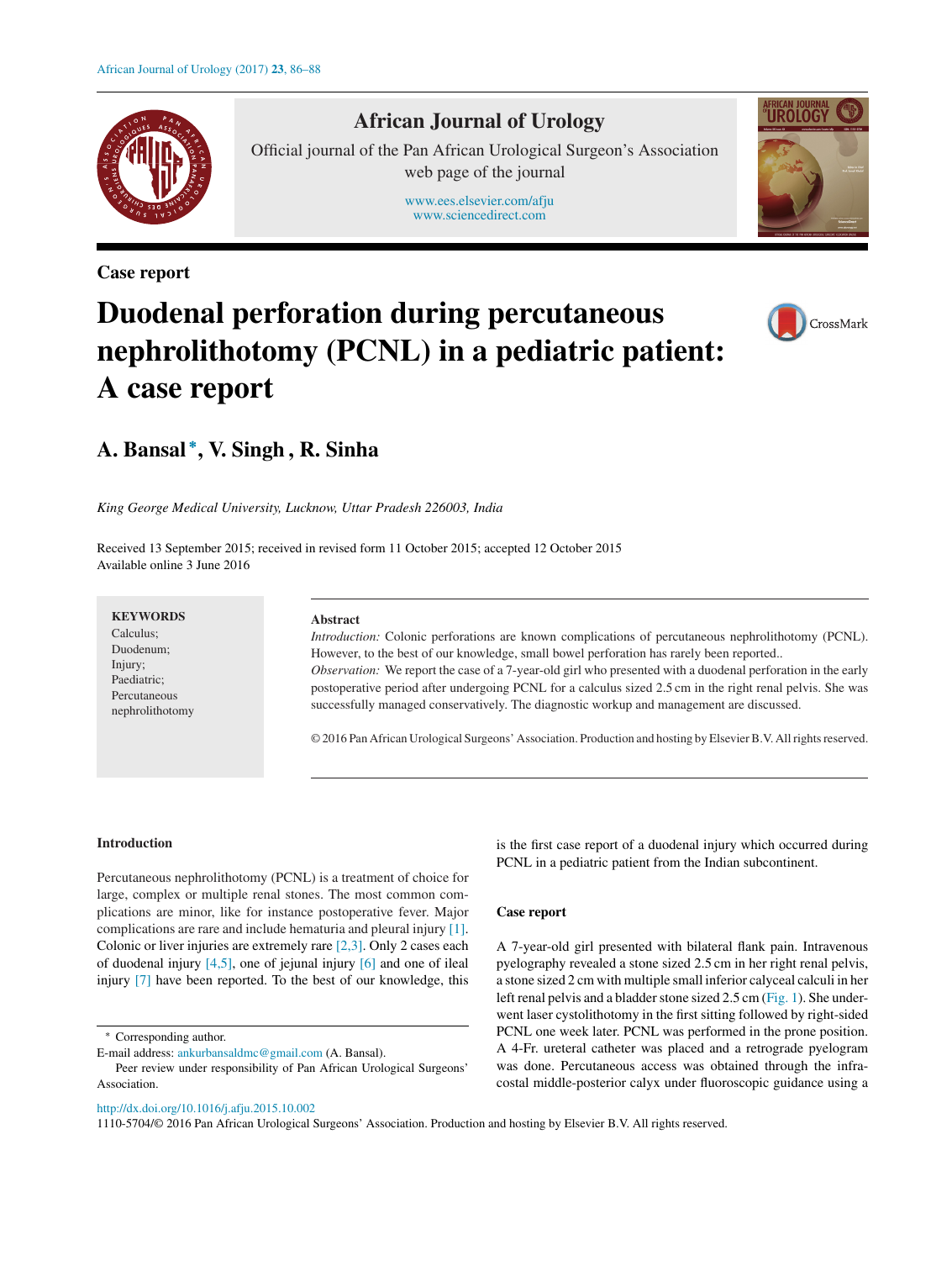<span id="page-1-0"></span>**CONTROL** LOO HOUT

**Figure 1** (IVP) – Stone sized 2.5 cm in the right renal pelvis, stone sized 2 cm with multiple small inferior calyceal calculi in the left renal pelvis and a bladder stone sized 2.5 cm with bilateral normal contrast excretion.

multidirectional C arm. The tract was dilated up to 20 Fr. using Alken's coaxial dilators. Then a 24 Fr. Amplatz sheath was inserted. The stone was fragmented using the lithoclast. At the end of the procedure, stone clearance was found to be incomplete, leaving a small residual calculus. A nephrostomy tube was placed. On the second post-operative day, the output from the nephrostomy tube was bilious in color. A nephrostogram was performed and demonstrated that the tip of the nephrostomy tube had entered the second part of the duodenum (Fig. 2). So, a double-J stent (4 Fr) was inserted



**Figure 2** Nephrostogram – The tip of the nephrostomy tube is located beyond the midline. The nephrostogram shows that the tip of the nephrostomy tube has entered the second part of the duodenum.

into the renal pelvis in a retrograde fashion, and the nephrostomy tube was relocated into the renal pelvis under fluoroscopic guidance. Postoperatively, the patient exhibited no peritoneal signs and remained afebrile. She was kept on nil per os regimen. Broad spectrum antibiotics were administered, and bowel rest was achieved by draining the gastric contents with a nasogastric tube, and by parenteral hyperalimentation. The patient was followed up with serial measurements of the abdominal girth and ultrasonography, which revealed no retroperitoneal collection. A repeat nephrostogram was done one week later showed free drainage of contrast into the bladder with no contrast extravasation (Fig. 3). The patient was allowed



**Figure 3** Nephrostogram – Free flow of contrast from the renal pelvis into the bladder with no extravasation.